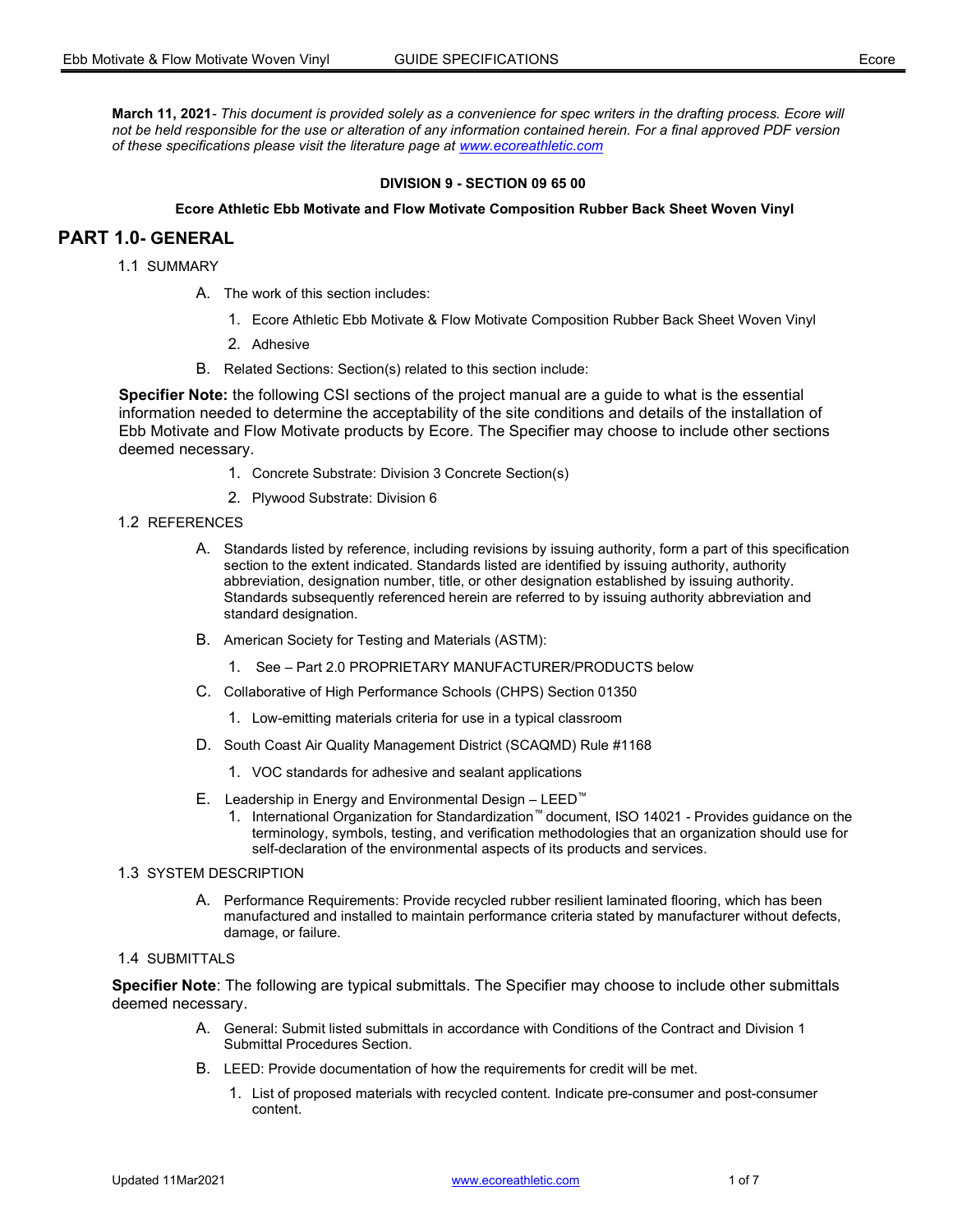- 2. Product data and certification letter indicating percentage of recycled content for both pre-consumer and post-consumer content.
- 3. Recycled content is defined in accordance with the International Organization for Standardization document, ISO 14021 Environmental labels and declarations.
	- a. Post-consumer material waste materials diverted from the waste stream after consumer or commercial use.
	- b. Pre-consumer material materials diverted from the waste stream during the manufacturing process. Excluded are regrind, rework, and scrap.
- C. Product Data: Submit product data, including manufacturer's guide specifications product sheet, for specified products.
- D. Shop Drawings: Submit shop drawings showing layout, profiles, and product components, including anchorage, accessories, finish colors, patterns, and textures.
- E. Samples: Submit selection and verification samples for finishes, colors, and textures.
- F. Quality Assurance Submittals: Submit the following:
	- 1. Certificates: If required, certification of performance characteristics specified in this document shall be provided by the manufacturer.
	- 2. Manufacturer's Instructions: Manufacturer's installation instructions.

Specifier Note: Coordinate paragraph below with Part 3.5 Field Quality Requirements Article herein. Retain or delete as applicable.

- 3. Manufacturer's Field Reports: Manufacturer's field reports specified herein.
- G. Closeout Submittals: Submit the following:
	- 1. Operation and Maintenance Data: Operation and maintenance data for installed products in accordance with Division 1 Closeout Submittals (Maintenance Data and Operational Data) Section. Include methods for maintaining installed products and precautions against cleaning materials and methods detrimental to finishes and performance.
	- 2. Warranty: Warranty documents specified herein.

#### 1.5 QUALITY ASSURANCE

- A. Qualifications:
	- 1. Installer Qualifications: Installer experienced in performing work of this section who has specialized in installation of work similar to that required for this project.
		- a. Certificate: When requested, submit certificate indicating qualification.
	- 2. Manufacturer's Qualifications: Manufacturer capable of providing field service representation during construction and approving application method.

Specifier Note: Paragraph below should list obligations for compliance with specific code requirements particular to this section. General statements to comply with a particular code are typically addressed in Conditions of Contract and Division 1 Regulatory Requirements Section. Regulatory Requirements: [specify applicable requirements of regulatory agencies].

- B. Mock-Ups: Install at project site a job mock-up using acceptable products and manufacturer-approved installation methods. Obtain Owner and Architect's acceptance of finish color, texture and pattern, and workmanship standard. Comply with Division 1 Quality Control (Mock-Up Requirements) Section.
	- 1. Mock-Up Size: [specify mock-up size].
	- 2. Maintenance: Maintain mock-up during construction for workmanship comparison; remove and legally dispose of mock-up when no longer required.
	- 3. Incorporation: Mock-up may be incorporated into final construction upon Owner's approval.
- C. Pre-installation Meetings: Conduct pre-installation meeting to verify project requirements, substrate conditions, manufacturer's instructions and manufacturer's warranty requirements. Comply with Division 1 Project Management and Coordination (Project Meetings) Section.
- D. Pre-installation Testing: Conduct pre-installation testing as follows: [specify substrate testing; consult with flooring manufacturer].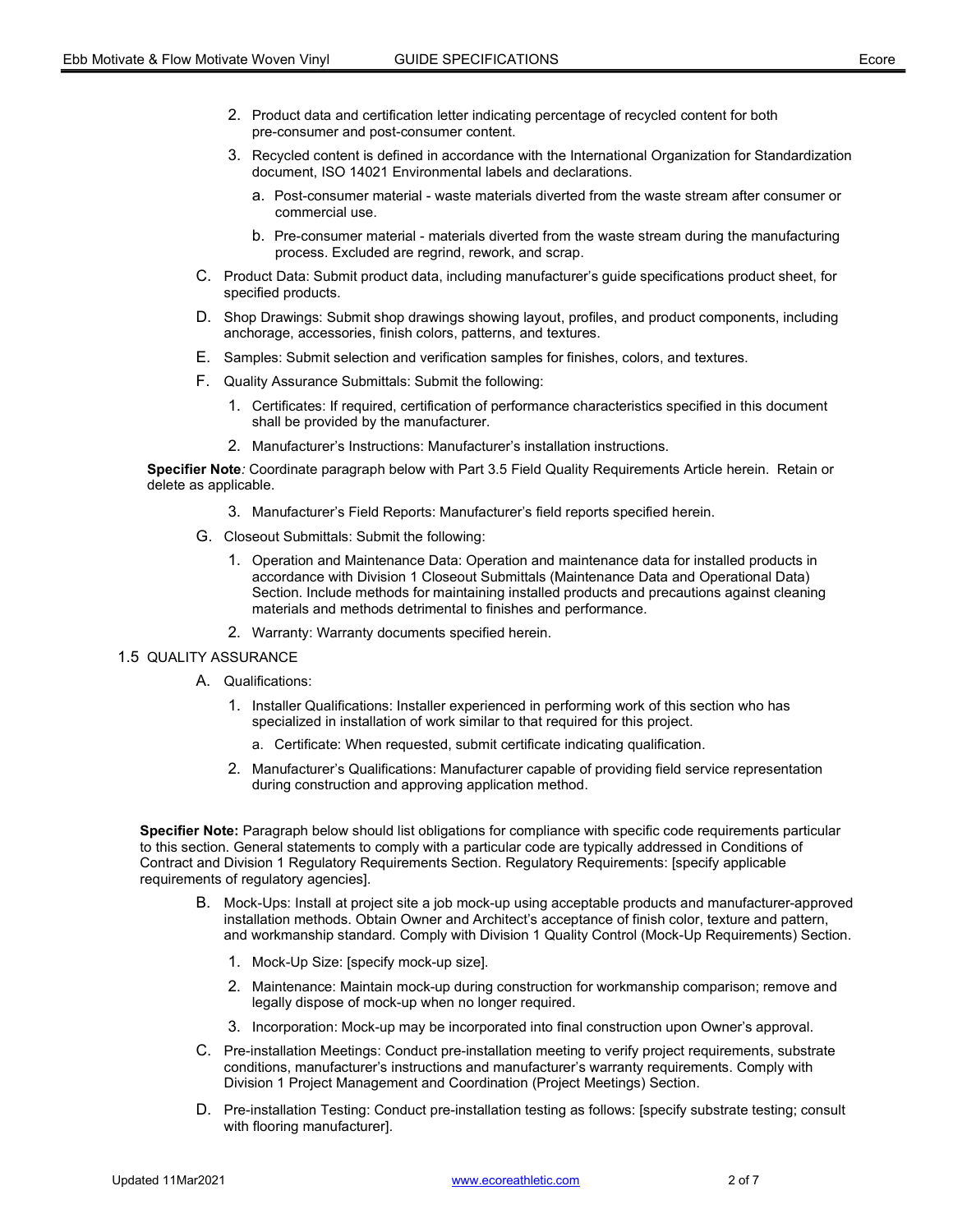- 1.6 DELIVERY, STORAGE & HANDLING
	- A. General: Comply with Division 1 Product Requirements Sections.
	- B. Ordering: Comply with manufacturer's ordering instructions and lead time requirements to avoid construction delays.
	- C. Delivery: Deliver materials in manufacturer's original, unopened, undamaged containers with identification labels intact.
	- D. Storage and Protection: Store materials at temperature and humidity conditions recommended by manufacturer and protect from exposure to harmful weather conditions.

## 1.7 PROJECT CONDITIONS

- A. Temperature Requirements: Maintain air temperature in spaces where products will be installed for time period before, during and after installation as recommended by manufacturer.
- B. Field Measurements: Verify actual measurements/openings by field measurements before fabrication; show recorded measurements on shop drawings. Coordinate field measurements and fabrication schedule with construction progress to avoid construction delays.

#### 1.8 WARRANTY

- A. Project Warranty: Refer to Conditions of the Contract for project warranty provisions.
- B. Manufacturer's Warranty: Submit, for Owner's acceptance, manufacturer's standard warranty document executed by authorized company official. Manufacturer's warranty is in addition to and not a limitation of, other rights Owner may have under Contract Documents.

Specifier Note: Coordinate paragraph below with manufacturer's warranty requirements.

- 1. Warranty Period: [Specify term] years commencing in Date of Substantial Completion.
- 1.9 MAINTENANCE
	- A. Extra Materials: Deliver to Owner extra materials from same production run as products installed. Package products with protective covering and identify with descriptive labels. Comply with Division 1 Closeout Submittals (Maintenance Materials) Section.
		- 1. Quantity: Furnish quantity of recycled rubber flooring units equal to [specify %] of amount installed.
		- 2. Delivery, Storage and Protection: Comply with Owner's requirements for delivery, storage and protection of extra materials.

# PART 2.0 - PROPRIETARY MANUFACTURER/PRODUCTS

Specifier Note: Retain article below for proprietary method specification. Add product attributes, performance characteristics, material standards, and descriptions as applicable. Use of such phrases as "or equal" or "or approved equal" or similar phrases may cause ambiguity in specifications. Such phrases require verification (procedural, legal and regulatory) and assignment of responsibility for determining "or equal" products.

- 2.1 MANUFACTURER: Ecore International
	- A. Address: 715 Fountain Ave., Lancaster, PA 17601; Telephone: (800) 322-1923, (717) 295-3400; Fax: (717) 295-3414; Email: info@ecoreintl.com

#### 2.2 PROPRIETARY PRODUCT(S)

- A. Flooring and adhesives manufactured by Ecore for athletic applications.
	- 1. Ecore Athletic Ebb Motivate and Flow Motivate Composition Rubber Back Sheet Woven Vinyl flooring, and adhesives manufactured by Ecore
	- 2. E-Grip™ III a single-component, zero-VOC, urethane, adhesive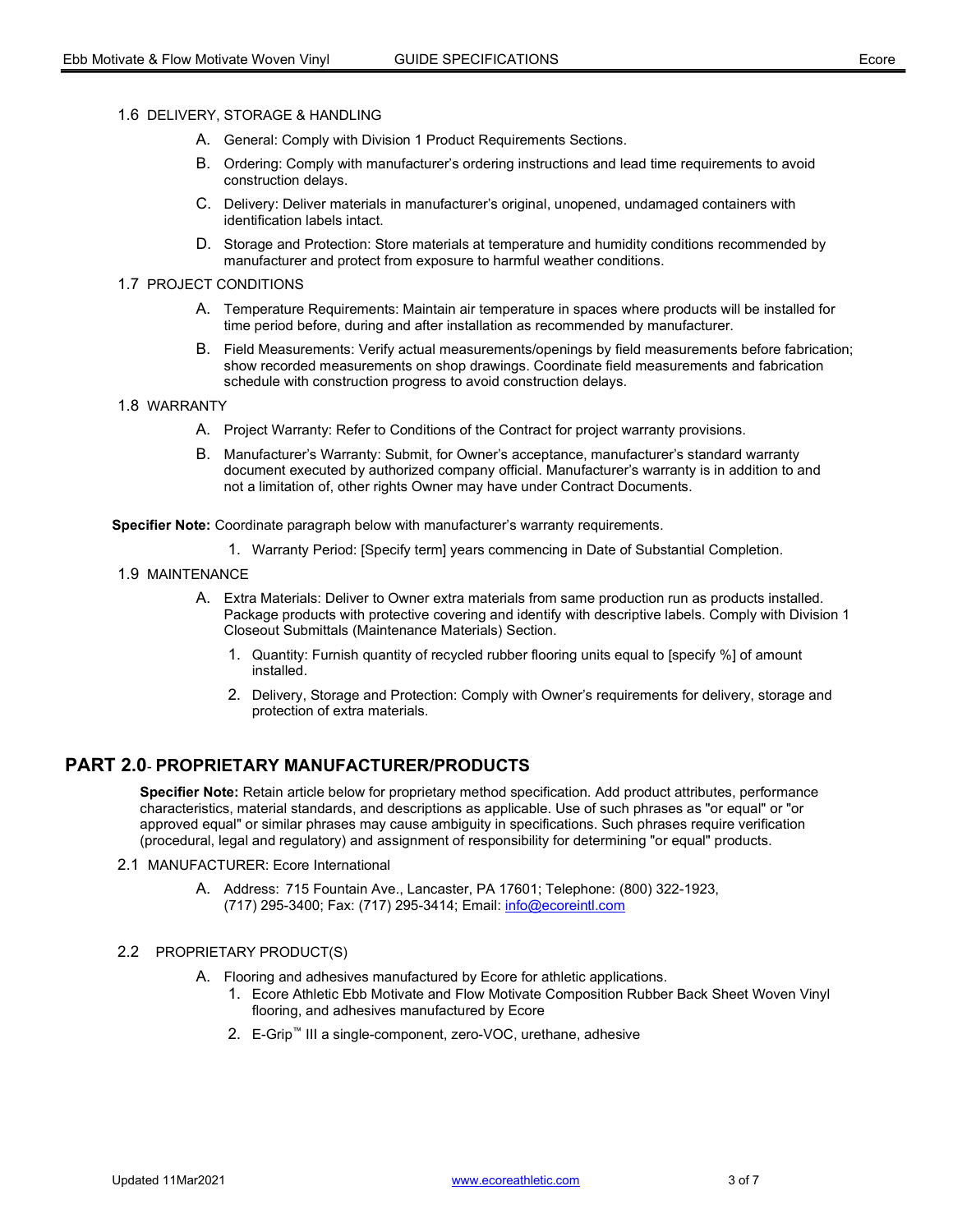2.3.1 Ecore Athletic Ebb Motivate and Flow Motivate Composition Rubber Back Sheet Woven Vinyl flooring

# Ecore Athletic Ebb Motivate and Flow Motivate With itsTRU® Technology 5mm - 6015H Underlayment / 1mm Surface Layer

Made from a formulation of high quality post-consumer Vulcanized Composition Rubber granules encapsulated in a wear and water-resistant elastomeric network fusion bonded to a woven vinyl surface layer

| <b>Performance Criteria</b>                               | <b>Test Method</b>         | <b>Typical Result</b>           |
|-----------------------------------------------------------|----------------------------|---------------------------------|
| <b>Recycled Content</b>                                   | Manufacturer               | 80%                             |
| <b>Thermal Conductivity</b>                               | ASTM C 18                  | 0.9 Btu-in/h-ft <sup>2</sup> -F |
| <b>Static Load Limit</b>                                  | ASTM F970 @ 250PSI         | Pass (0.006")                   |
| <b>Coefficient of Friction</b>                            | <b>ASTM D 2047</b>         | 0.8                             |
| Tensile Strength                                          | ASTM D-412, die C          | 600 psi                         |
| Tear                                                      | ASTM D-624, die C          | 160 ppi                         |
| <b>Chemical Resistance</b>                                | ASTM F-925                 | No change                       |
| <b>Abrasion Resistance</b>                                | EN 649 / ASTM D3           | Pass / less than 1g loss        |
| Impact / Energy Abatement (5 kg mass) Deltec Field Tester |                            | 12%                             |
| <b>Energy Restitution</b>                                 | <b>Deltec Field Tester</b> | 69%                             |
| g-max                                                     | Clegg                      | 356                             |
| Compression @ 100 psi                                     | ASTM F-36                  | 28%                             |
| Flammability - Critical Radiant Flux                      | ASTM E-648                 | Class I                         |
| Flammability - "Pill Test"                                | ASTM D2859                 | Pass                            |
| Resistance to Light                                       | ASTM F-1515/ISO 105-B02    | Pass                            |
| Resistance to Heat                                        | <b>ASTM F-1514</b>         | Pass                            |
| <b>Dynamic Rolling Load</b>                               | <b>ASTM F-2753</b>         | Pass - no delamination          |
| Hardness (Shore A)                                        | <b>ASTM D-2240</b>         | N/A (woven)                     |
| VOC's / FloorScore / CHPS / CA 01350                      | <b>ASTM D-5116</b>         | 2 B tested as material made     |
| <b>Sheet Dimension</b>                                    | Manufacturer               | Nominal 6ft Width x 30LF        |
| <b>Standard Tolerance Width</b>                           | Manufacturer               | Width: +3/4"   -0"              |
| <b>Standard Tolerance Length</b>                          | Manufacturer               | Length: +1%   - 0%              |
| <b>Standard Tolerance Thickness</b>                       | Manufacturer               | Thickness: ±.4 mm               |
| <b>Standard Sheet Weight</b>                              | Manufacturer               | 1.26 lb/ft2 [6130 g/m2]         |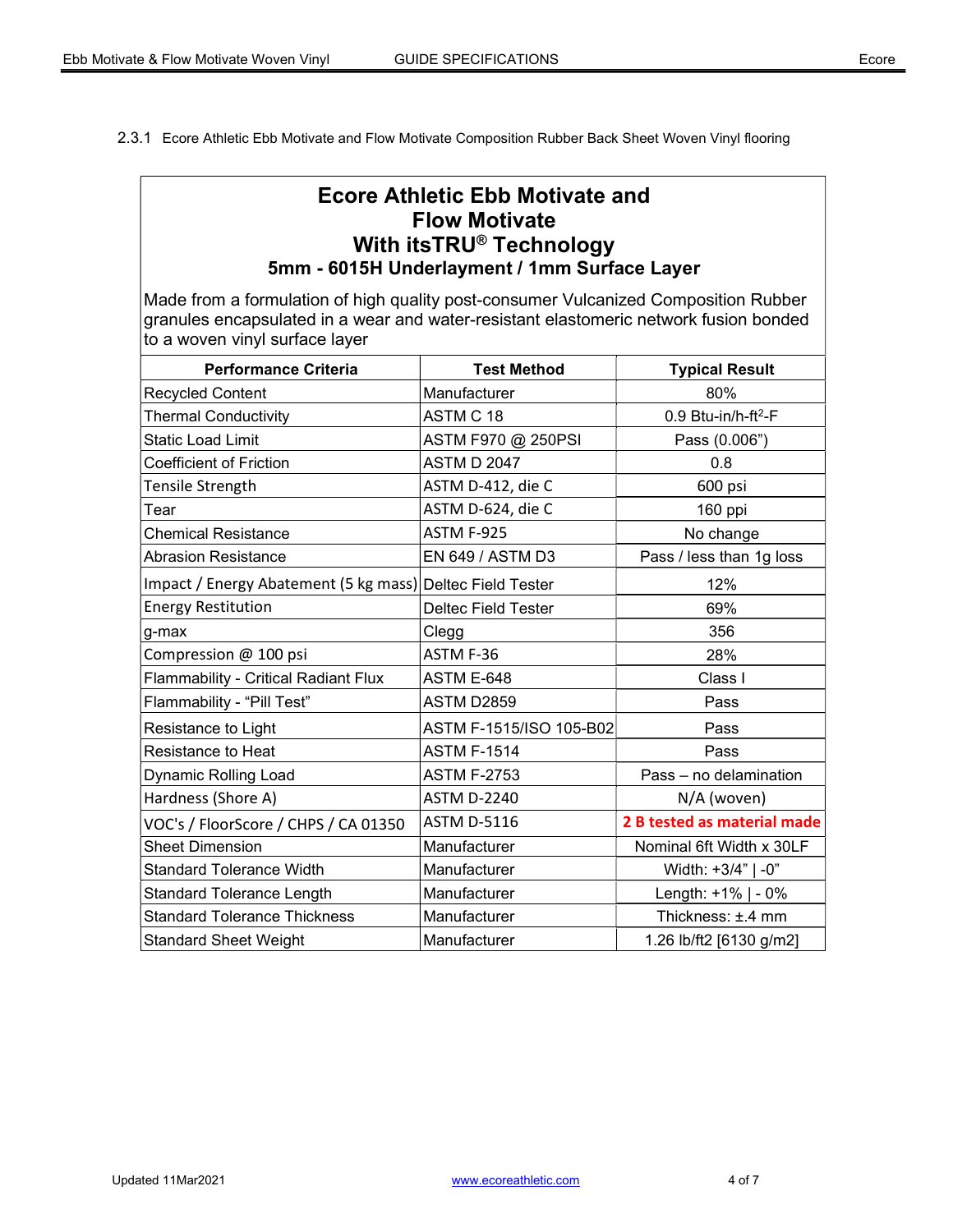## 2.3.2 E-Grip™ III one-component urethane adhesive

| <b>Product Name</b>                         | One-part urethane adhesive under this specification shall be<br>Ecore's E-Grip III one-component urethane adhesive.                                                                                               |  |
|---------------------------------------------|-------------------------------------------------------------------------------------------------------------------------------------------------------------------------------------------------------------------|--|
| Material                                    | E-Grip III is a one-component urethane moisture cured,<br>permanently elastic adhesive that has excellent adhesion to<br>elastomers, concrete, and wood and is engineered for indoor<br>and outdoor applications. |  |
| <b>Adhesive Type</b>                        | One-component urethane                                                                                                                                                                                            |  |
| Adhesive Cure System                        | Moisture cured                                                                                                                                                                                                    |  |
| Weight                                      | 4-gallon pail - 56 lbs<br>2-gallon pail - 28 lbs<br>10.1 oz cartridge -1.3 lbs                                                                                                                                    |  |
| Color                                       | Medium Grey                                                                                                                                                                                                       |  |
| <b>VOC Content</b>                          | 0 lb/gal calculated                                                                                                                                                                                               |  |
| Freeze/Thaw                                 | Stable                                                                                                                                                                                                            |  |
| <b>Application Temperature</b>              | $40^{\circ}$ F - $100^{\circ}$ F                                                                                                                                                                                  |  |
| Relative Humidity (RH) Test<br>(ASTM F2170) | Maximum 85%                                                                                                                                                                                                       |  |
| Flashpoint                                  | $>500$ $\degree$ F                                                                                                                                                                                                |  |
| Shelf I ife                                 | 12 months                                                                                                                                                                                                         |  |
| <b>Working Time</b>                         | 30-40 minutes                                                                                                                                                                                                     |  |
| <b>Trowels</b>                              | 1/16" x 1/16" x 1/16" square notch                                                                                                                                                                                |  |
| Coverage Rate                               | 95 sq ft / gal. - 1/16" x 1/16" x 1/16"                                                                                                                                                                           |  |
| SCAOMD Rule #1168                           | 0 lb./gal. calculated                                                                                                                                                                                             |  |

#### 2.4 PRODUCT SUBSTITUTIONS

A. Substitutions: No substitutions permitted.

#### 2.5 RELATED MATERIALS

A. Related Materials: Refer to other sections listed in Related Sections paragraph herein for related materials.

## 2.6 SOURCE QUALITY

A. Source Quality: Obtain Composition Rubber Back Sheet Woven Vinyl flooring materials from a single manufacturer.

# PART 3.0 - EXECUTION

Specifier Note: Revise article below to suit project requirements and specifier's practice.

#### 3.1 MANUFACTURER'S INSTRUCTIONS

A. Compliance: Comply with manufacturer's product data, including product technical bulletins, product catalog installation instructions and product carton instructions for installation.

#### 3.2EXAMINATION

A. Site Verification of Conditions: Verify substrate conditions, which have been previously installed under other sections, are acceptable for product installation in accordance with manufacturer's instructions.

#### **3.3 PREPARATION**

A. Surface Preparation: [specify applicable product preparation requirements].

Specifier Note: Coordinate article below with manufacturer's recommended installation details and requirements.